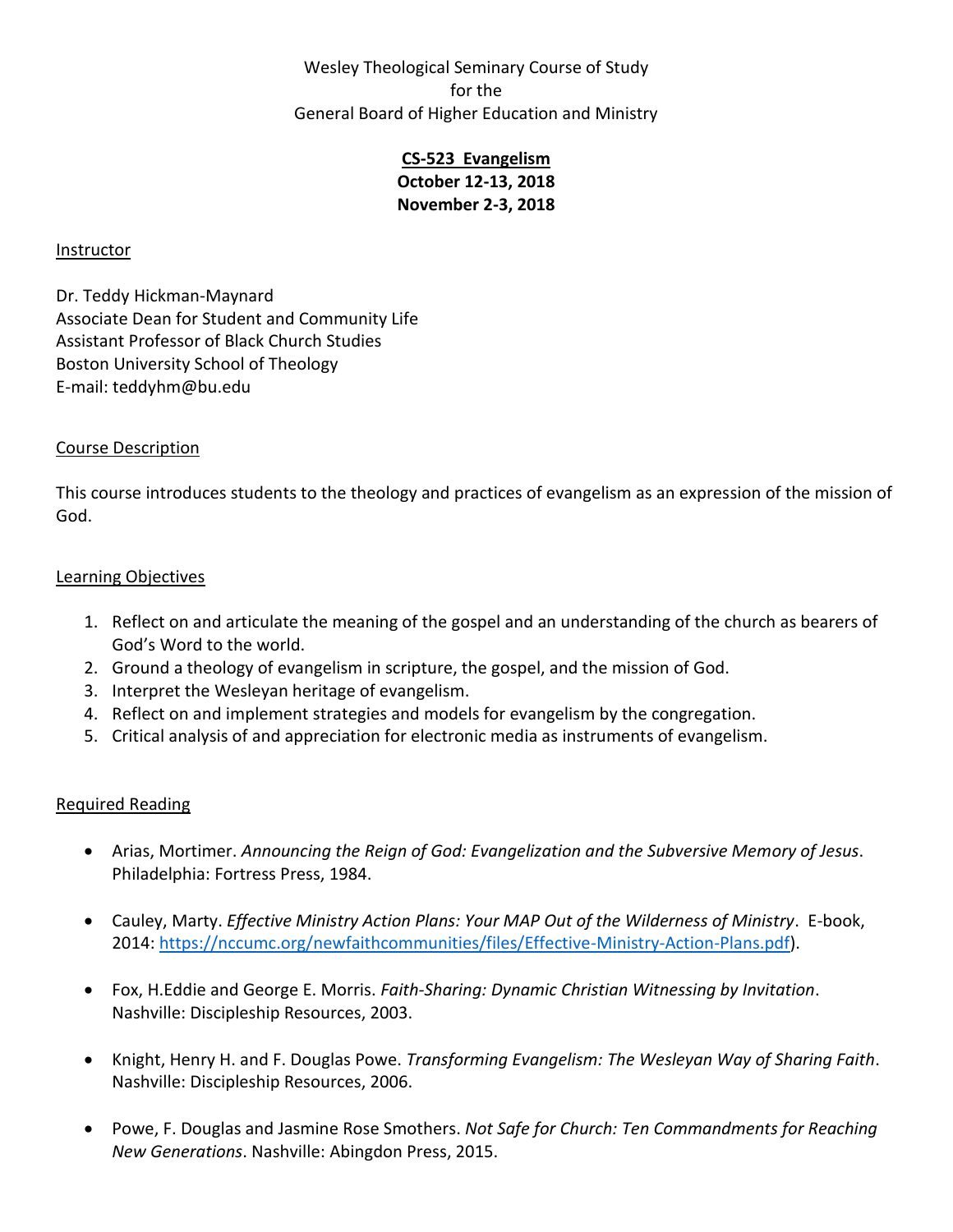## Assignments

## *A. Practicing Evangelism Reflection*

Evangelism is a practice. For this assignment, you are asked to engage in an activity that you understand to be a faithful public witness to the gospel. You will then submit a 2-page paper (doublespaced, 12pt standard font, 1" margins) reporting on what you did, why you did it, and what you learned through the experience. As you choose how you will practice evangelism for this assignment, remember that your options are not limited to one model/method. While you should not do anything that you believe is a poor witness to the gospel or that violates your conscience, you *are* encouraged to step outside of your comfort zone into a dimension of the practice you may not have engaged before. To stimulate your thinking, here is a list of possible practices:

- $\triangleright$  Initiate a conversation with someone regarding your faith or regarding the gospel
- $\triangleright$  Provide some form of service to someone or some group in a manner that you believe is a visible and embodied witness to the good news
- $\triangleright$  Create and post a personal video "testimony" online (see [www.iamsecond.com](http://www.iamsecond.com/) for inspiration)
- $\triangleright$  Lead or participate in a communal, public ministry of your church
- $\triangleright$  Preach an "evangelistic" sermon

This list is neither exhaustive nor necessarily exemplary; it is only meant to be suggestive. Keep in mind that whether you choose something above or another idea, you will need to answer, "Why is this action/activity evangelism?"

#### *B. Reading Response Papers 1 & 2*

Each student will write two 4-page papers (double-spaced, 12pt standard font, 1" margins) in response to Mortimer Arias' *Announcing the Reign of God* and Knight & Powe's *Transforming Evangelism*. The reading response papers should be divided into two equal parts:

1. Provide a comprehensive, yet concise **summary** of the book that clearly identifies the author's thesis and fairly represents the basic structure of the author's argument and its development.

*Note: The structure of the "argument" is not identical to the structure of the book. Thus, a good summary may not always follow the table of contents. In fact, attempting to comment on every topic and sub-topic in the book will often hinder the construction of a good summary.*

2. Provide a **critical evaluation** of the reading. What did you find helpful, interesting, challenging, provocative, difficult, unhelpful, incomplete, etc.? Why? How does this reading contribute to your thinking about the theology and practice of evangelism? How does your own ministry context impact your evaluation of the text?

*Note: A "critical evaluation" is not synonymous with a "negative appraisal." Rather, "critical" refers to the process of making reasoned judgments about the contents of the text. A good critical evaluation should not read as a running commentary on various ideas in the text. Instead, it should be organized around your own thesis regarding the import of the text, followed by a defense of your thesis as substantiated by rigorous engagement with the text.*

**The Practicing Evangelism Reflection and Reading Response Papers 1 & 2 are DUE on Thursday, October 11 by 11:59pm on the course Blackboard site.**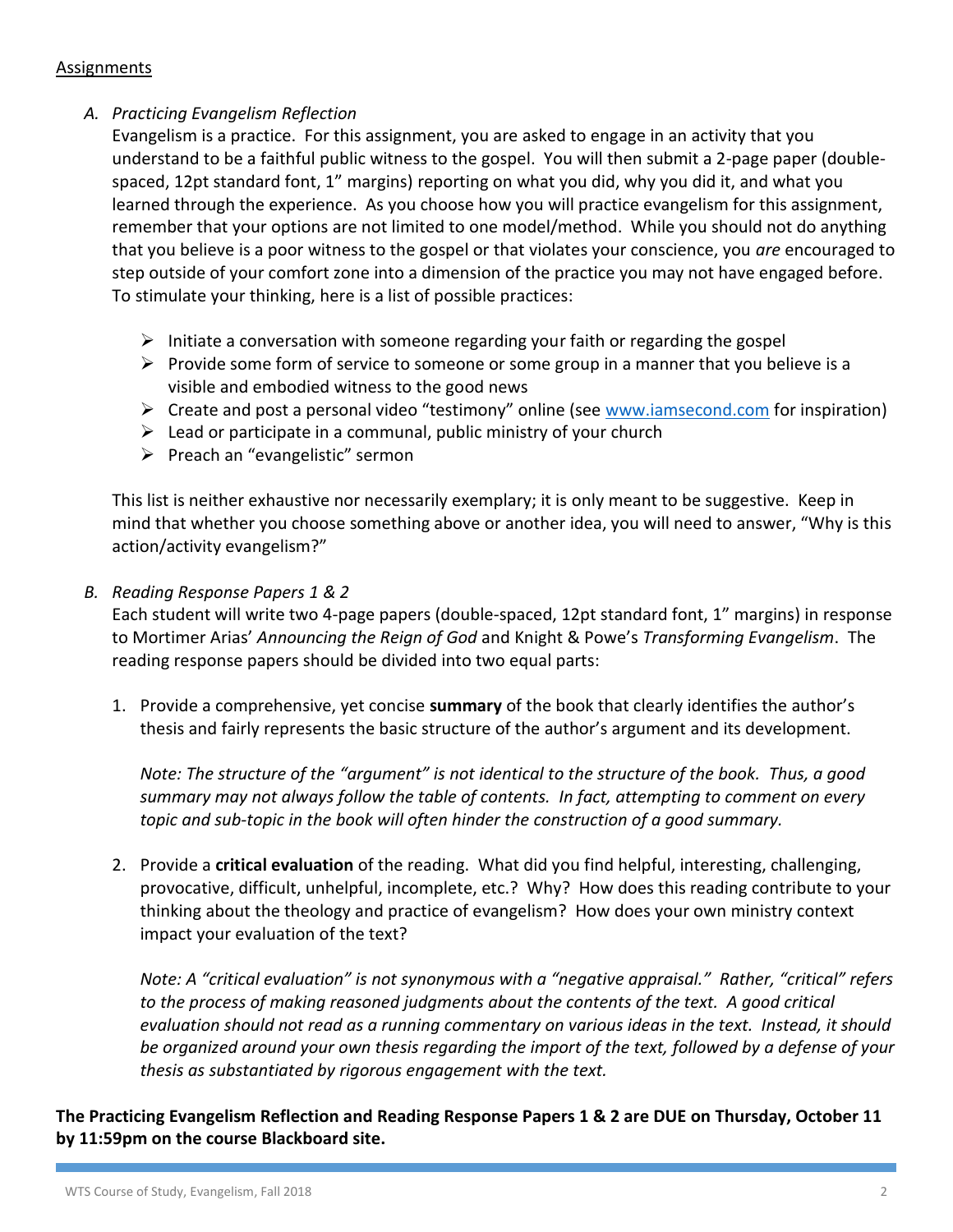# *C. Ministry Action Plan*

Each student will prepare an 8-page Ministry Action Plan (MAP) that documents the contextual analysis, theological vision, and strategic proposal for the practice of evangelism in your specific ministry context. Your MAP will follow the template provided in Dr. Marty Cauley's *Effective Ministry Action Plans*, which can be accessed for free at the link listed in the "Required Reading" section. The basic outline for the MAP is:

- 1) **Assess**: Identify the particular context or aspect of contemporary culture that will be the locus of your practice of evangelism and articulate the theological paradigm of evangelism that will guide your engagement with your chosen mission field. Your theology of evangelism should answer the following questions: . What is evangelism? What is the gospel? [Bear in mind that the good news may not be a "message" whose "meaning" has to be decoded and translated. Perhaps it is better understood as a way of life with social patterns, practices, and relations to be adopted. You may wish to think in aesthetic and practical, not only cognitive, terms.] What are the most important biblical and theological insights you have gained from your reading and from this course that shapes the way you propose we think about the practice in this particular context. How you're your chosen context shape your theology?
- 1. **Analyze**: Conduct in-depth investigation of both the chosen mission field and your own context of ministry the levels of local congregational life, the surrounding community, and the wider culture.
- 2. **Assets**: Identify the resources that your context of ministry already provides to meet the task, from theological resources such as scripture, tradition, and liturgy to the practical resources of organizational structure, finances, communal relationships, etc.
- 3. **Actions**: Describe the strategic plan you will employ. What does evangelism "look like" in this context? What specific actions will you take? What is the timeline? What are the benchmarks? What are the measures by which you will assess the plan's effectiveness?
- 4. **Ask**: Identify the spiritual partners, financial supporters, core leaders, and key participants whom you will invite to implement the plan with you. This section should also include consideration of the various forms of "buy-in" that you will need to initiate the MAP. For example: What denominational or congregational figures will you need to enlist in order for the plan to be viable? Whose permission do you need? Whose blessing would you like? These may not be partners who will help you execute the plan, but whose support or lack thereof may influence potential partners.

# **The Ministry Action Plan is DUE on Thursday, November 1 by 11:59pm on the course Blackboard site. Students will also present a brief summary of their MAP to their classmates on November 2 & 3.**

*D. Reading Response Paper 3*

In preparation for this assignment, students are required to read Douglas & Smothers' *Not Safe for Church* and Fox & George's *Faith-Sharing*, as these texts provide models for the kind of contextualized practical theology that you are being asked to produce in the Ministry Action Plan. You will then choose one of these books for which you will write a 2-page response paper, following the same structure/format described above, with the exception that this paper will be 2 pages instead of 4.

**Reading Response Paper 3 is DUE on Thursday, October 18 by 11:59pm on the course Blackboard site. Please note that this deadline is PRIOR to the deadline for the MAP assignment.**